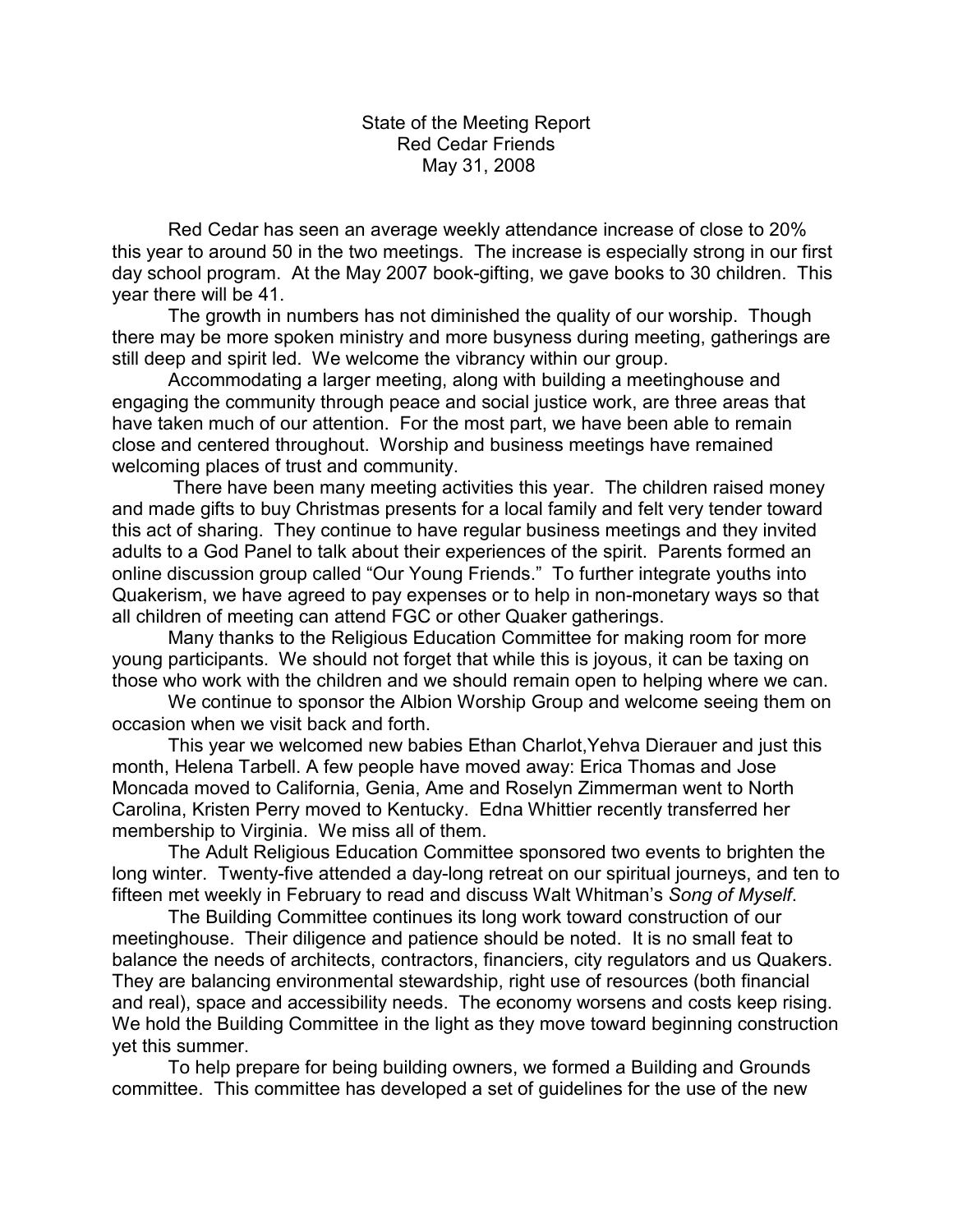building, and is coordinating maintenance of the existing lot. We are considering an Aesthetics committee to help select paint colors, art, and other details. Others have volunteered to help with landscaping, outreach and groundbreaking ceremonies in our new community.

 To that end, the Membership and Outreach Committee visited North Presbyterian Church and the Old Town Commercial Association to introduce themselves to the community and discuss opportunities and challenges in the area.

 Their committee also finished an important work by bringing forth a wellconsidered policy on membership.

 Members and attenders remain active in wider Quaker gatherings. Last year fifteen attended FGC Gathering and 6-9 went to LEYM. Ann Francis sits on the Regional Executive Committee of AFSC. As clerk of the AFSC Board's International Program Executive Committee, Susan Waltz visited Indonesia to review AFSC's work in response to the 2004 tsunami. Katie Nolan was co-clerk of the 2007 high school gathering of FGC. Merry Stanford is serivng as assistant LEYM Clerk. Becky Payne is the local representative to the Peace Education Center, Richard Lee serves on the MSU Religious Advisors Association, and continues his monthly Meetings for Healing. Several in our midst are leaders of The Greater Lansing Network Against War and Injustice (GLNAWI).

 Last May we agreed to oversee the Michigan Eyes Wide Open exhibit from AFSC on the human costs of war. This exhibit has long been a powerful peace witness. Having the exhibit under our care has necessitated a lot of planning and oversight. It has gone out seven times to cities around Michigan, and we are scheduling more all the time.

 Friends have been a constant presence at area peace rallies and community events. We planned and hosted AFSC's Speak for Peace Tour, which brought together a war veteran and an Iraqi refugee to speak for ending the conflict in Iraq. Some spoke at a rally for veteran's health care at the state capitol, and we were on the radio and in print with appeals for peace on the fifth anniversary of the bombing of Iraq in March. Jim Anderson recently addressed the congregation of Edgewood United Church of Christ on the costs of war. Steve Osborn and Dorean Koenig helped organize the International Day of Peace activities. Erick Williams spoke to a community group on Gandhi's birthday. Yvonne Lefave and Juleann Vittone organized a very successful river cleanup in Lansing. We were co-sponsors of Jim Wallis' visit to People's Church. The clerk spoke on meeting's behalf to an interfaith Christmas service.

 We hosted visits to Red Cedar by Solar Circle and Friends School in Detroit. David and Nina Castro organized a book sale, raising \$700 for medical clinics and soccer leagues for street kids in Lima, Peru.

 Thanks to the work of Dorean Koenig, we received a \$3000 grant to put together a community voter education project. The grant money has been matched with \$5,500 primarily from Cooley Law School. There will be two events planned for next fall.

 As wars drag on, environmental challenges become more critical, and world wide food and energy shortages cause pain and turmoil, we try to balance local, national and international needs and responses. Recognizing the increased need, Red Cedar just agreed to increase our outreach donations to non-profit organizations.